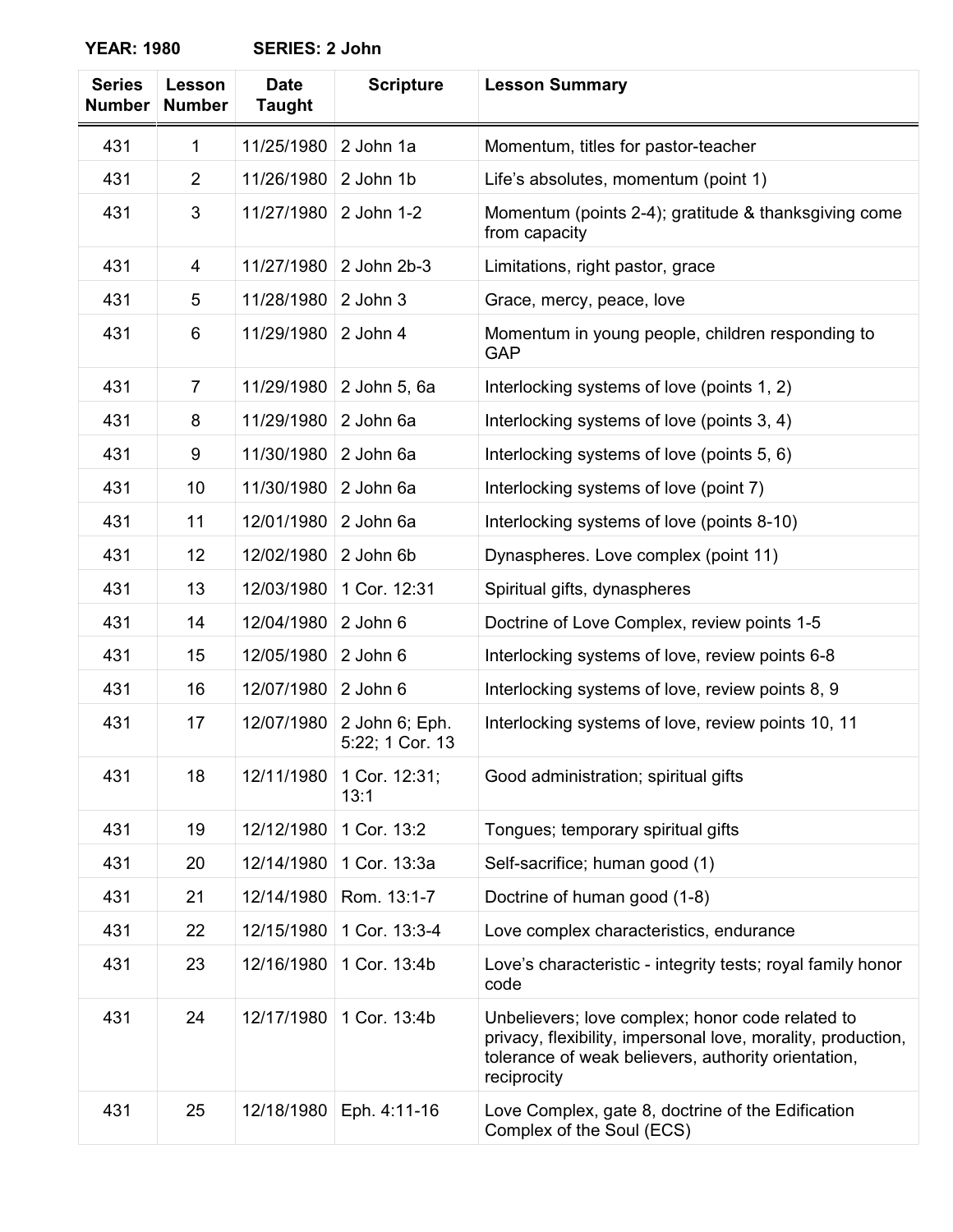**YEAR: 1980 SERIES: 2 John**

| <b>Series</b><br><b>Number</b> | Lesson<br><b>Number</b> | <b>Date</b><br><b>Taught</b> | <b>Scripture</b>     | <b>Lesson Summary</b>                                  |
|--------------------------------|-------------------------|------------------------------|----------------------|--------------------------------------------------------|
| 431                            | 26                      | 12/19/1980                   | 1 Cor. 13:4c         | Doctrine of jealousy                                   |
| 431                            | 27                      | 12/21/1980                   | 1 Cor. 13:4-5        | Six negative characteristics of love                   |
| 431                            | 28                      | 12/21/1980                   | 1 Cor. 13:6-7        | Grace attitudes; stages of GAP                         |
| 431                            | 29                      | 12/22/1980                   | 1 Cor. 13:7b-8a      | Love hopes, stands firm, is permanent                  |
| 431                            | 30                      | 12/23/1980                   | 1 Cor. 13:8          | Love complex; temporary gift of prophecy               |
| 431                            | 31                      | 12/24/1980                   | John 15:9-10         | Origin of the love complex                             |
| 431                            | 32                      | 12/25/1980                   | 1 Cor 13:8c          | Transitions; tongues; temporary gifts                  |
| 431                            | 33                      | 12/26/1980                   | 1 Cor. 13:9-10       | Power in the love complex, not in gifts                |
| 431                            | 34                      | 12/28/1980                   | 1 Cor. 13:11-12      | Pre-canon and childish things; a mirror                |
| 431                            | 35                      | 12/28/1980                   | 1 Cor. 13:12-13      | Understanding in time vs. in heaven                    |
| 431                            | 36                      | 12/29/1980                   | John 14:31;<br>15:9a | Divine dynasphere origin and opposition                |
| 431                            | 37                      | 12/30/1980                   | John 15:9-10         | Second command - love complex residence                |
| 431                            | 38                      | 12/31/1980                   | John 15:10b          | Dynaspheres (definitions); Christ, the higher analogy  |
| 431                            | 39                      | 12/31/1980                   | John 15:11a          | Christ's humanity challenged; happiness                |
| 431                            | 40                      | 01/01/1981                   | John 15:11b          | Happiness, the ultimate objective                      |
| 431                            | 41                      | 01/02/1981                   | John 15:11           | Doctrine of the ultimate objective                     |
| 431                            | 42                      | 01/04/1981                   | Rom. 12:3            | Doctrine of the ultimate objective; cosmic two: hatred |
| 431                            | 43                      | 01/04/1981                   | John 15:12           | Impersonal and personal love                           |
| 431                            | 44                      | 01/08/1981                   | John 15              | A football analogy to God's system                     |
| 431                            | 45                      | 01/09/1981                   | John 15:13           | Football. Ultimate in human relationship               |
| 431                            | 46                      | 01/11/1981                   | John 15:14a          | Football. Ultimate divine relationship                 |
| 431                            | 47                      | 01/11/1981                   | John 15:14b          | Self-motivation, momentum; friend of God               |
| 431                            | 48                      | 01/12/1981                   | John 15:15a          | Believers, slaves until maturity                       |
| 431                            | 49                      | 01/13/1981                   | John 15:15b          | Slavery-ignorance; freedom-cognizance                  |
| 431                            | 50                      | 01/14/1981                   | John 15:15c          | Flawed characters; doctrine made known                 |
| 431                            | 51                      | 01/15/1981                   | John 15:16a          | Christ tested and certified the system                 |
| 431                            | 52                      | 01/16/1981                   | John 15:16b          | Origin and purpose of the royal family                 |
| 431                            | 53                      | 01/18/1981                   | John 15:17           | Super-freedom; inventor of cosmic two                  |
| 431                            | 54                      | 01/18/1981                   | John 15              | Cosmic dynasphere two (points 1-3a)                    |
| 431                            | 55                      | 01/19/1981                   | John 15              | Cosmic dynasphere two (points 3b-4)                    |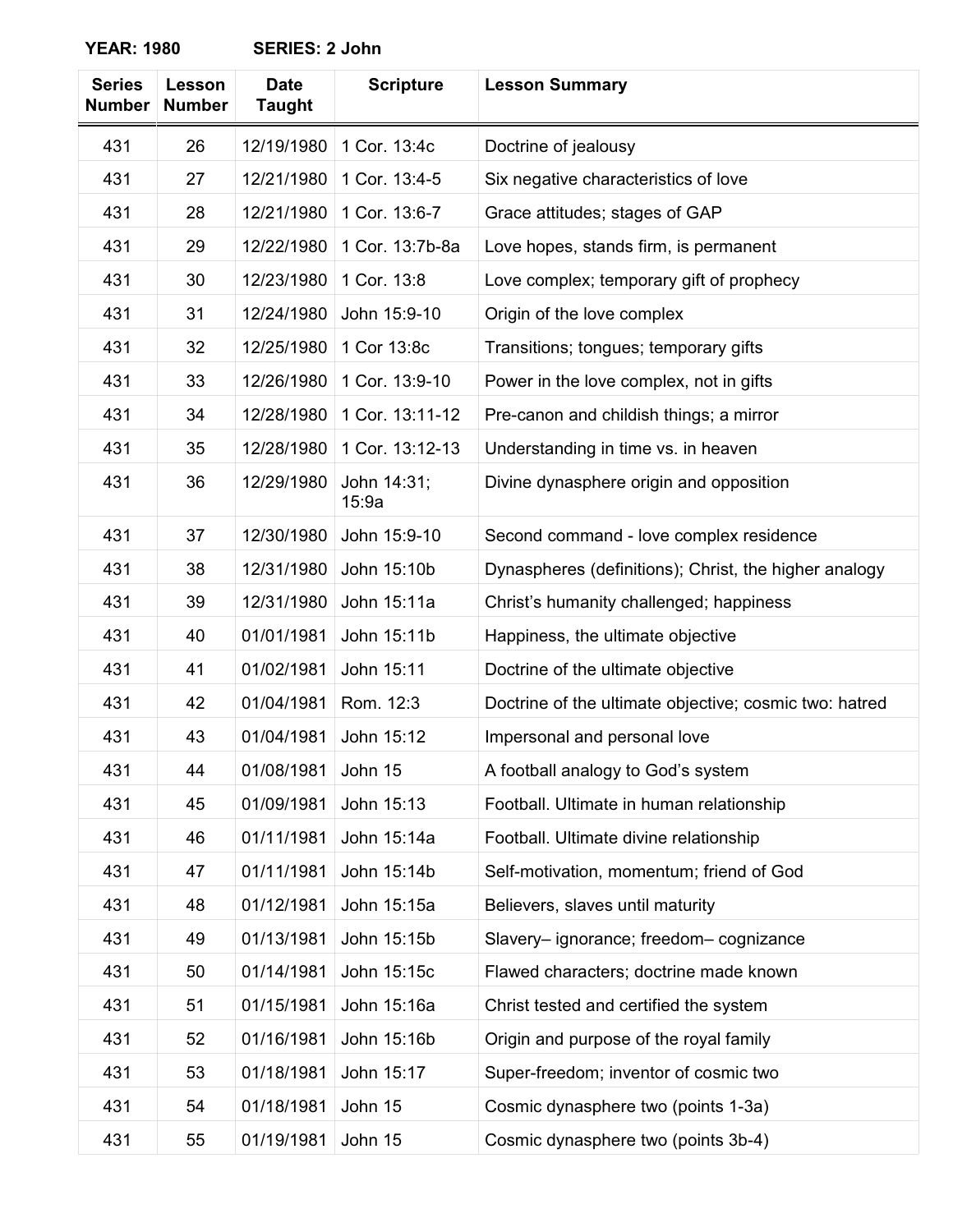**YEAR: 1980 SERIES: 2 John**

| <b>Series</b><br><b>Number</b> | <b>Lesson</b><br><b>Number</b> | <b>Date</b><br><b>Taught</b> | <b>Scripture</b>     | <b>Lesson Summary</b>                              |
|--------------------------------|--------------------------------|------------------------------|----------------------|----------------------------------------------------|
| 431                            | 56                             | 01/20/1981                   | John 15              | Cosmic dynasphere two (points 4-6)                 |
| 431                            | 57                             | 01/21/1981                   | John 15              | Cosmic dynasphere two (points 7, 8)                |
| 431                            | 58                             | 01/22/1981                   | John 15:18a          | Cosmic dynasphere two (point 9); KOSMOS            |
| 431                            | 59                             | 01/23/1981                   | John 15:18b          | Cosmic hatred; antagonism of cosmic two            |
| 431                            | 60                             | 01/24/1981                   | John 15:19a          | Reality of the hatred; arrogance complex           |
| 431                            | 61                             | 01/25/1981                   | John 15              | Arrogance complex (review completed)               |
| 431                            | 62                             | 01/29/1981                   | John 15:19b          | Hypocrisy of love; hatred complex                  |
| 431                            | 63                             | 01/30/1981                   | John 15:19c          | Conflict intensified; miracles; PHILEO             |
| 431                            | 64                             | 02/01/1981                   | John 15:19d          | Natural and superficial antagonisms                |
| 431                            | 65                             | 02/01/1981                   | John 15:19e          | Incompatibility in and among the systems           |
| 431                            | 66                             | 02/02/1981                   | John 15:20           | Precedent for cosmic hatred; motivation            |
| 431                            | 67                             | 02/03/1981                   | John 15:21a          | Transitional failure of cosmic hatred              |
| 431                            | 68                             | 02/04/1981                   | John 15:21b          | Prayer; miracles; Christians not knowing           |
| 431                            | 69                             | 02/05/1981                   | John 15:21c-<br>22a  | Inspiration; cosmic opposition; Peter              |
| 431                            | 70                             | 02/06/1981                   | John 15:22b          | Spirit of truth, error; motives exposed            |
| 431                            | 71                             | 02/08/1981                   | John 15:22c-23       | Self-righteousness. Messiah rejected               |
| 431                            | 72                             | 02/08/1981                   | John 15:24a          | Momentum tested; Messiah's miracle signs           |
| 431                            | 73                             | 02/09/1981                   | John 15:24b          | Cattle war; seeing is not believing                |
| 431                            | 74                             | 02/10/1981                   | John 15:25-26a       | Unreasonable hatred. The Energizer                 |
| 431                            | 75                             | 02/11/1981                   | John 15:26b          | Christian fellowship. The Holy Spirit              |
| 431                            | 76                             | 02/12/1981                   | John 15:26c-27       | Holy Spirit's ministries. Pseudo positive volition |
| 431                            | 77                             | 02/13/1981                   | Matt. 10:34          | Dynasphere conflicts; don't assume!                |
| 431                            | 78                             | 02/15/1981                   | Matt. 10:35-36       | Conflicts; true basis for separation               |
| 431                            | 79                             | 02/15/1981                   | Matt. 10:37a         | The system's priority demands separation           |
| 431                            | 80                             | 02/16/1981                   | Matt. 10:37b,<br>38a | Separation, personal to impersonal love            |
| 431                            | 81                             | 02/17/1981                   | Matt. 10:38b         | Being civil; doctrine of separation (pt.1)         |
| 431                            | 82                             | 02/18/1981                   | Matt. 10:38          | Doctrine of separation (pts. 2-8)                  |
| 431                            | 83                             | 02/19/1981                   | Matt. 10:39          | Personality metamorphosis in the system            |
| 431                            | 84                             | 02/20/1981                   | 2 John 6             | Crime in New York; orthodoxy, tradition            |
| 431                            | 85                             | 02/22/1981                   | 2 John 7a            | Gnostics; pseudo-intellectual arrogance            |